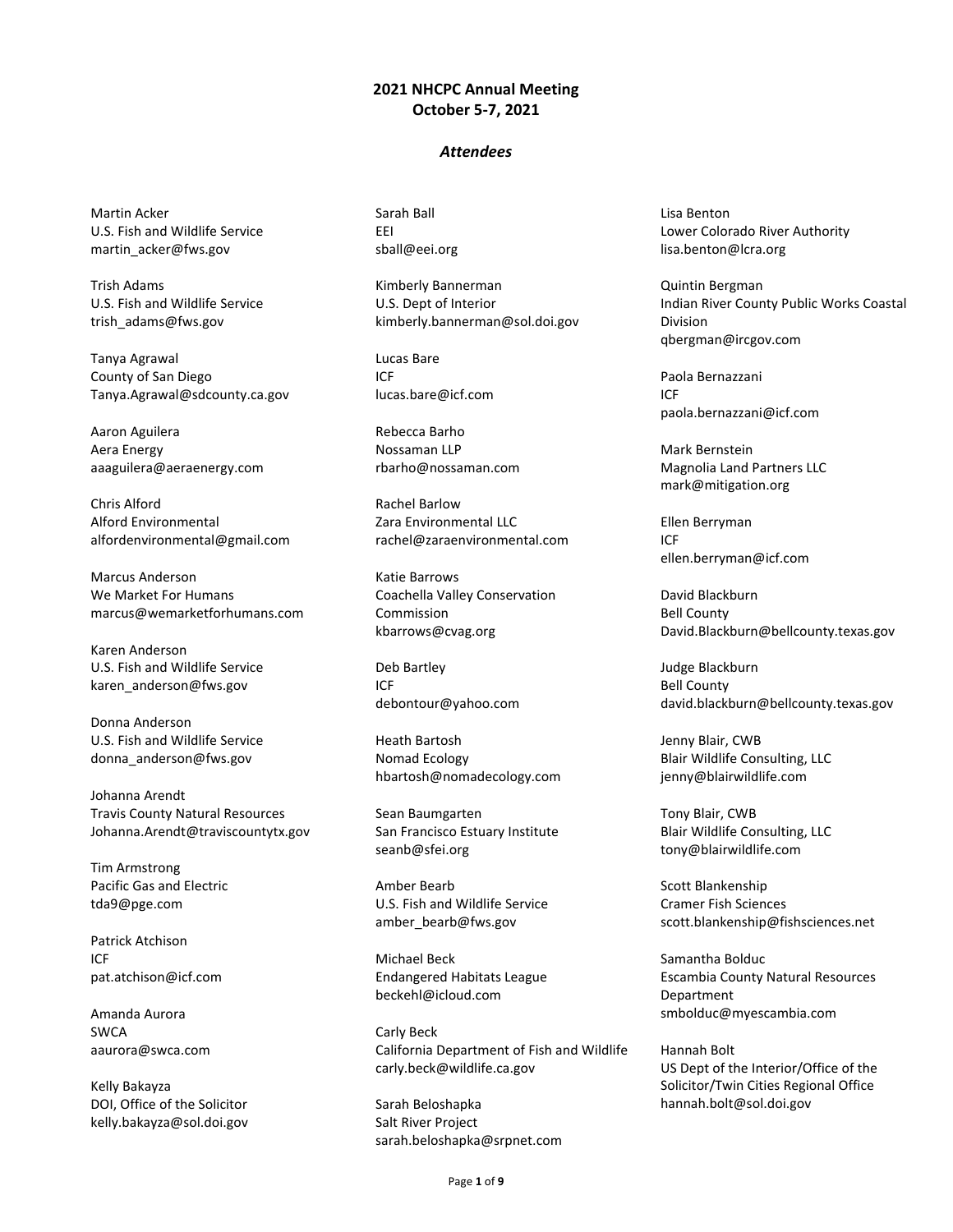Kelli Boren American Electric Power kdboren@aep.com

Grace Botson Ecological Associates, Inc. grace@ecological-associates.com

Laurel Boyd San Joaquin Council of Governments boyd@sjcog.org

Ben Bridegroom PG&E bcbm@pge.com

Kathryn Bulliner U.S. Fish and Wildlife Service kathryn\_bulliner@fws.gov

Angela Burgess U.S. Fish and Wildlife Service angela\_burgess@fws.gov

Wanda Burget Accord Resource Solutions, LLC wburget@accordresourcesolutions.com

Cole Caldwell U.S. Fish and Wildlife Service cole\_caldwell@fws.gov

Tricia Campbell Western Riverside County Regional Conservation Authority tcampbell@rctc.org

Andrew Carter Defenders of Wildlife acarter@defenders.org

Ryan Chabot County of Volusia - Sea Turtle HCP rchabot@volusia.org

Christina Chaput Thurston County christina.chaput@co.thurston.wa.us

Dan Chase Resource Environmental Solutions (RES) dchase@res.us

Linus Chen Solicitor's Office linus.chen@sol.doi.gov Christina Chesshire-Simmons San Diego Zoo Wildlife Alliance csimmons@sdzwa.org

Jamie Childers Edwards Aquifer Authority jchilders@edwardsaquifer.org

Damon Childs Edwards Aquifer Authority dchilds@edwardsaquifer.org

Sal Chinnici Humboldt and Mendocino Redwood Companies schinnici@hrcllc.com

Joanne Chiu East Contra Costa County Habitat Conservancy joanne.chiu@dcd.cccounty.us

Lyn Clancy Lower Colorado River Authority lyn.clancy@lcra.org

Karin Cleary-Rose U.S. Fish and Wildlife Service karin\_cleary-rose@fws.gov

Karin Cleary-Rose U.S. Fish and Wildlife Service karin\_cleary-rose@fws.gov

Karen Click San Diego Gas and Electric SDG&E kclick@sdge.com

Merci Clinton Shannon & Wilson, Inc. mac@shanwil.com

David Cole Pinnacles Ranch david@coleranch.com

Liza Colucci Zara Environmental liza@zaraenvironmental.com

Kevin Connally U.S. Fish and Wildlife Service kevin\_connally@fws.gov

Susan Cooper U.S. Fish and Wildlife Service Susan\_E\_Cooper@fws.gov

Valerie Covey Williamson County Conservation Foundation comm2@wilco.org

Dan Cox U.S. Fish and Wildlife Service dan\_cox@fws.gov

Kelsey Crane Thurston County kelsey.crane@co.thurston.wa.us

Cari Croft Bastrop County - Lost Pines Habitat Conservation Plan cari.croft@co.bastrop.tx.us

Tim Day Escambia County Board of County Commissioners trday@myescambia.com

Dave Dayon QK Inc. dave.dayton@qkinc.com

Laura De La Garza U.S. Fish and Wildlife Service laura\_delagarza@fws.gov

Amy Defreese U.S. Fish and Wildlife Service amy\_defreese@fws.gov

David Dell U.S. Fish and Wildlife Service david\_dell@fws.gov

Jason Demers Monterey County Water Resources Agency demersjm@co.monterey.ca.us

Melissa Denena ESA mdenena@esassoc.com

Niki Desjardin Ecological Associates, Inc. niki@ecological-associates.com

Kat Diersen Defenders of Wildlife kdiersen@defenders.org

John Donnelly Wildlife Conservation Board John.Donnelly@wildlife.ca.gov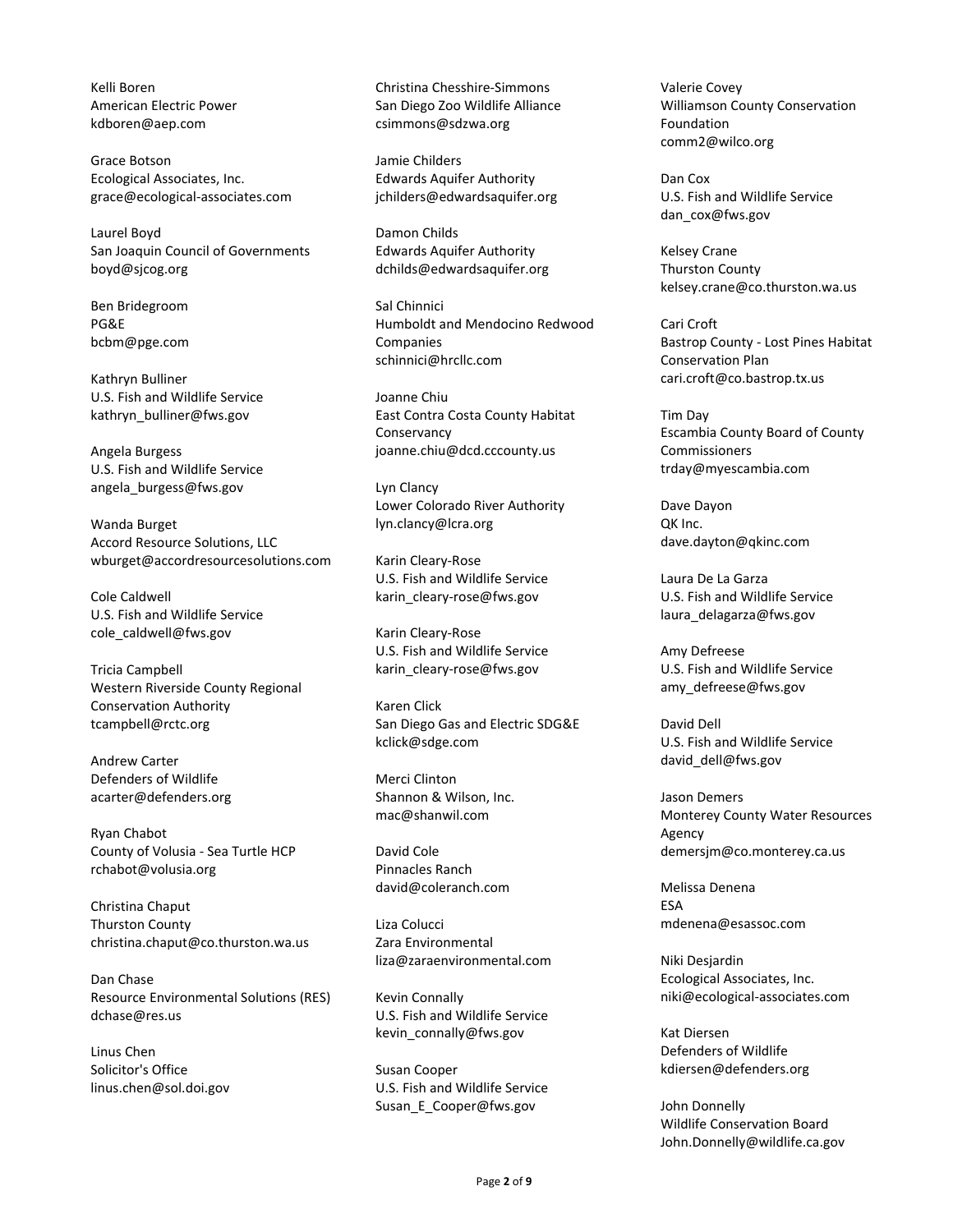Terah Donovan ESA tdonovan@esassoc.com

Misty Downing Guadalupe Blanco River Authority mystid@gmail.com

Karen Drewe CA Fish and Wildlife karen.drewe@wildlife.ca.gov

Michelle Durflinger U.S. Fish and Wildlife Service michelle\_durflinger@fws.gov

Leah Duzy Compliance Services International lduzy@complianceservices.com

Heather Dyer San Bernardino Valley Municipal Water **District** heatherd@sbvmwd.com

Laura Eisenberg Rancho Mission Viejo lcoleyeisenberg@ranchomv.com

Lisa Ellis U.S. Fish and Wildlife Service lisa\_ellis@fws.gov

Mark Enders City of New Braunfels, TX menders@nbtexas.org

Heather English Salt River Project heather.english@srpnet.com

Meg Evansen Defenders of Wildlife mevansen@defenders.org

Sharon Fain College of the Desert sharonifain@gmail.com

Abigail Fateman East Contra Costa County Habitat Conservancy abigail.fateman@dcd.cccounty.us

Scott Fleury ICF scott.fleury@icf.com Jade Florence U.S. Fish and Wildlife Service jade\_florence@fws.gov

Julia Fonseca Pima County Office of Sustainability and Conservation Julia.Fonseca@pima.gov

Michael Forstner Texas State University mf@txstate.edu

Ashlea Frank Compliance Services International (CSI) afrank@complianceservices.com

Gary Frazer U.S. Fish and Wildlife Service gary\_frazer@fws.gov

Terry Frederick U.S. Fish and Wildlife Service teresa\_frederick@fws.gov

Kate Freund U.S. Fish and Wildlife Service Kate\_freund@fws.gov

Kent Fricke Kansas Department of Wildlife and Parks kent.fricke@ks.gov

Rebecca Fris Wildlife Conservation Board Rebecca.Fris@wildlife.ca.gov

Darcy Frownfelter Kemp Smith LLC darcy.frownfelter@kempsmith.com

Priscilla Fuentes Solution Strategies Inc. priscilla@solutionstrategies.com

Allison Fuller ASCENT Allison.Fuller@ascentenvironmental.com

Chad Furl Edwards Aquifer Authority cfurl@edwardsaquifer.org

Paul Fushille Travis County Natural Resources Paul.Fushille@traviscountytx.gov Aaron Gabbe ICF aaron.gabbe@icf.com

Kathryn Gaffney ICF kathryn.gaffney@icf.com

Dawn Gardiner U.S. Fish and Wildlife Service dawn\_gardiner@fws.gov

Erin Gawera U.S. Fish and Wildlife Service erin\_gawera@fws.gov

Joanna Gibson San Bernardino Valley Municipal Water District joannag@sbvmwd.com

Janet Gil Miami Dade County Environmentally Endangered Lands Program gilj@miamidade.gov

Alan Glen Smith Robertson LLP aglen@smithrobertson.com

Alan Glen Smith Robertson, LLP aglen@smith-robertson.com

Ronnie Glick California State Parks Ronnie.Glick@parks.ca.gov

Arielle Goodspeed San Benito County - Integrated Waste Management agoodspeed@cosb.us

Tommy Goodwin Civil & Environmental Consultants, Inc. tgoodwin@cecinc.com

Jana Gray Guadalupe-Blanco River Authority jgray@gbra.org

Cecilia Green Blanton & Associates, Inc. cecilia.green@blantonassociates.com

Justin Grimm Brazos River Authority justin.grimm@brazos.org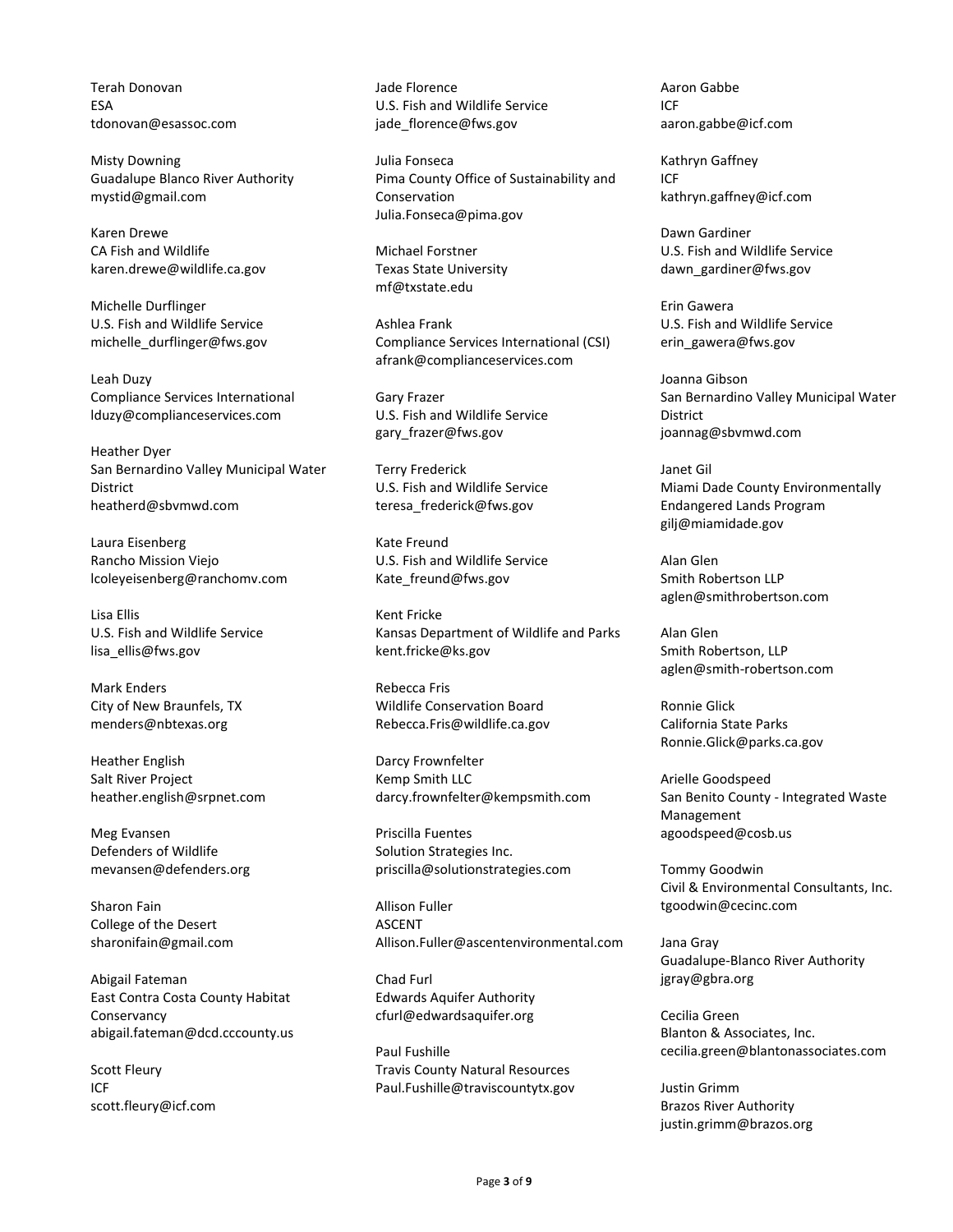Andy G Grubbs RS PG Hays Environmental Consulting grubbsi@centurytel.net

Mauricio Guardado United Water Conservation District mauriciog@unitedwater.org

Lee Gudgell Guadalupe-Blanco River Authority lgudgell@gbra.org

Gerry Haas Santa Clara Valley Habitat Agency gerry.haas@scv-habitatagency.org

Suzanne Hall San Diego Zoo Wildlife Alliance shall@sdzwa.org

Kathryn Hallberg Travis County Natural Resources Kathryn.Hallberg@traviscountytx.gov

Sami Hammer Pima County Office of Sustainability and Conservation Sami.Hammer@pima.gov

Heather Harl Defenders of Wildlife HHarl@defenders.org

T. Milford Harrison San Bernardino Valley Municipal Water **District** milfordharrison@aol.com

Dustin Harrison San Diego River Conservancy dustin.harrison@sdrc.ca.gov

Kimberlee Harvey Austin Water kimberlee.harvey@austintexas.gov

Landon Hawes City of Yelm landonh@yelmwa.gov

June Hayes San Bernardino Valley Municipal Water District drjune@aol.com

Rachel Henry US Fish & Wildlife, Ventura Field Office rachel\_henry@fws.gov

Mike Henry Dudek mhenry@dudek.com

Myron Hess Tributary Consulting LLC myron@myronhess.com

Laurel Hill U.S. Fish and Wildlife Services laurel\_hill@fws.gov

Matt Hollow Austin Water matt.hollon@austintexas.gov

Brian Holt east bay regional park district bholt@ebparks.org

Pauline Hope U.S. Fish and Wildlife Service pauline\_hope@fws.gov

Andrew Horton U.S. Fish and Wildlife Service andrew\_horton@fws.gov

Melani Howard City of San Marcos mhoward@sanmarcostx.gov

Erik Huebner Lower Colorado River Authority erik.huebner@lcra.org

Mary Huff WDFW mary.huff@dfw.wa.gov

Lauren Huff Swca Environmental Consultants lauren.huff@swca.com

Jessica Jackson Puget Sound Energy jessica.jackson@pse.com

Jacob Jackson Comptroller of Public Accounts jacob.jackson@cpa.texas.gov

Kimberley Jenkins Clark County, Nevada kimberley.jenkins@clarkcountynv.gov

Stephanie Jentsch U.S. Fish and Wildlife Service stephanie\_jentsch@fws.gov

Theresa Johnson Placer County tjohnson@placer.ca.gov

Bruce Johnson **Stantec** bruce.johnson@stantec.com

Todd Jones ICF todd.jones@icf.com

Chelsea Jones Comptroller of Public Accounts chelsea.jones@cpa.texas.gov

Chris Jones San Bernardino Valley Municipal Water District chrisj@sbvmwd.com

Brent Keith The Nature Conservancy brent.keith@tnc.org

Kristina Kelchner East Bay Regional Park District kkelchner@ebparks.org

George Kelly Quantified Ventures kelly@quantifiedventures.com

Sara Kern California Department of Fish and Wildlife sara.kern@wildlife.ca.gov

Paul Kielhold San Bernardino Valley Municipal Water District jpkiel@verizon.net

Julie King Santa Clara Valley Habitat Agency julie.king@scv-habitatagency.org

Bill Kirby Sabine River Authority of Texas bkirby@sratx.org

Maribeth Klein SRP maribeth.klein@srpnet.com

David Knudsen Riverside County Transportation Commission dknudsen@rctc.org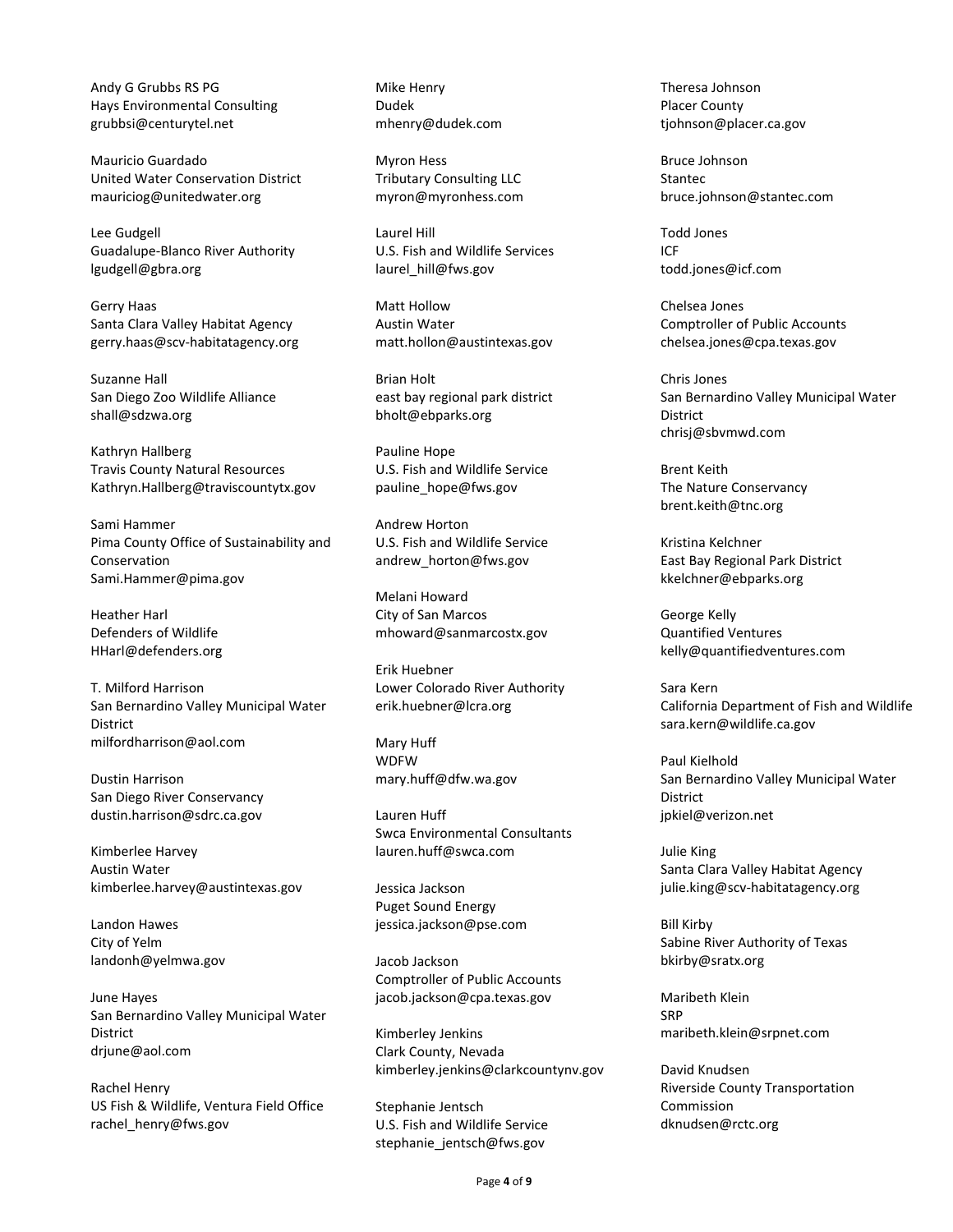Kristy Kollaus-Smith Edwards Aquifer Authority kkollaus@edwardsaquifer.org

John Kopchik Contra Costa County Department of Conservation and Development john.kopchik@dcd.cccounty.us

Megan Kosterman U.S. Fish and Wildlife Service megan\_kosterman@fws.gov

Mark Kramer The Nature Conservancy mkramer@tnc.org

Sherri Kuhl Austin Water Sherri.Kuhl@austintexas.gov

Cara Lacey The Nature Conservancy cara.lacey@tnc.org

Clifton Ladd Blanton & Associates, In.c clifton.ladd@blantonassociates.com

Charles Landry Retired landryck@pacbell.net

Neoma Lavalle East Bay Regional Park District nlavalle@ebparks.org

Adrienne Lee ESA alee@esassoc.com

Sandra Lee U.S. Fish and Wildlife Service mary\_lee@fws.gov

Gwen Lentes WDFW gwendolen.lentes@dfw.wa.gov

Leo Lentsch Civil and Environmental Consultants llentsch@cecinc.com

Erin Lentz U.S. Fish and Wildlife Service erin\_lentz@fws.gov

Doug Leslie ICF douglas.leslie@icf.com

Lacy Levine Minnesota Department of Natural Resources Division of Forestry lacy.levine@state.mn.us

Rebecca Lillis Placer County rlillis@placer.ca.gov

Brad Livingston Oregon Department of Transportation Bradley.F.Livingston@odot.state.or.us

Susan Longville San Bernardino Valley Municipal Water District susanl@sbvmwd.com

Keith Lott U.S. Fish and Wildlife Service keith\_lott@fws.gov

Laurel Low California Department of Fish and Wildlife laurel.low@wildlife.ca.gov

Shannon Lucas **WCB** shannon.lucas@wildlife.ca.gov

William Lynn U.S. Fish and Wildlife Service william\_lynn@fws.gov

Tom Magnuson Environmental Solutions & Innovations, Inc. tmagnuson@envsi.com

Chris Maguire Oregon Department of Transportation Christine.C.Maguire@odot.state.or.us

Melinda Mallia Travis County Natural Resources Melinda.Mallia@traviscountytx.gov

Petrea Marchand Consero Solutions petrea@conserosolutions.com

Brooke Marcus Nossaman.com bmarcus@nossaman.com Alex Marks Metropolitan Water District of Southern California amarks@mwdh2o.com

Joan Marsan U.S. Dept of Interior joan.marsan@sol.doi.gov

Sean Marsan U.S. Fish and Wildlife Service sean marsan@fws.gov

Alex May City of Seattle/Watershed Management alexander.may@seattle.gov

Audrey Mayer U.S. Fish and Wildlife Service audrey\_mayer@fws.gov

Steven Mayo SJCOG mayo@sjcog.org

Cait McCann Austin Water cait.mccann@austintexas.gov

Mark McCollough U.S. Fish and Wildlife Service mark\_mccollough@fws.gov

Sami McCorkle County of Volusia - Sea Turtle HCP smccorkle@volusia.org

Krista McDermid Zara Environmental LLC krista@zaraenvironmental.com

Colin McDonald Comptroller of Public Accounts colin.mcdonald@cpa.texas.gov

Randall McInvale United Water Conservation District randallm@unitedwater.org

Gregg McKenzie Placer County gamckenz@placer.ca.gov

Lisa McKnight Salmon, Lewis & Weldon, P.L.C. lmm@slwplc.com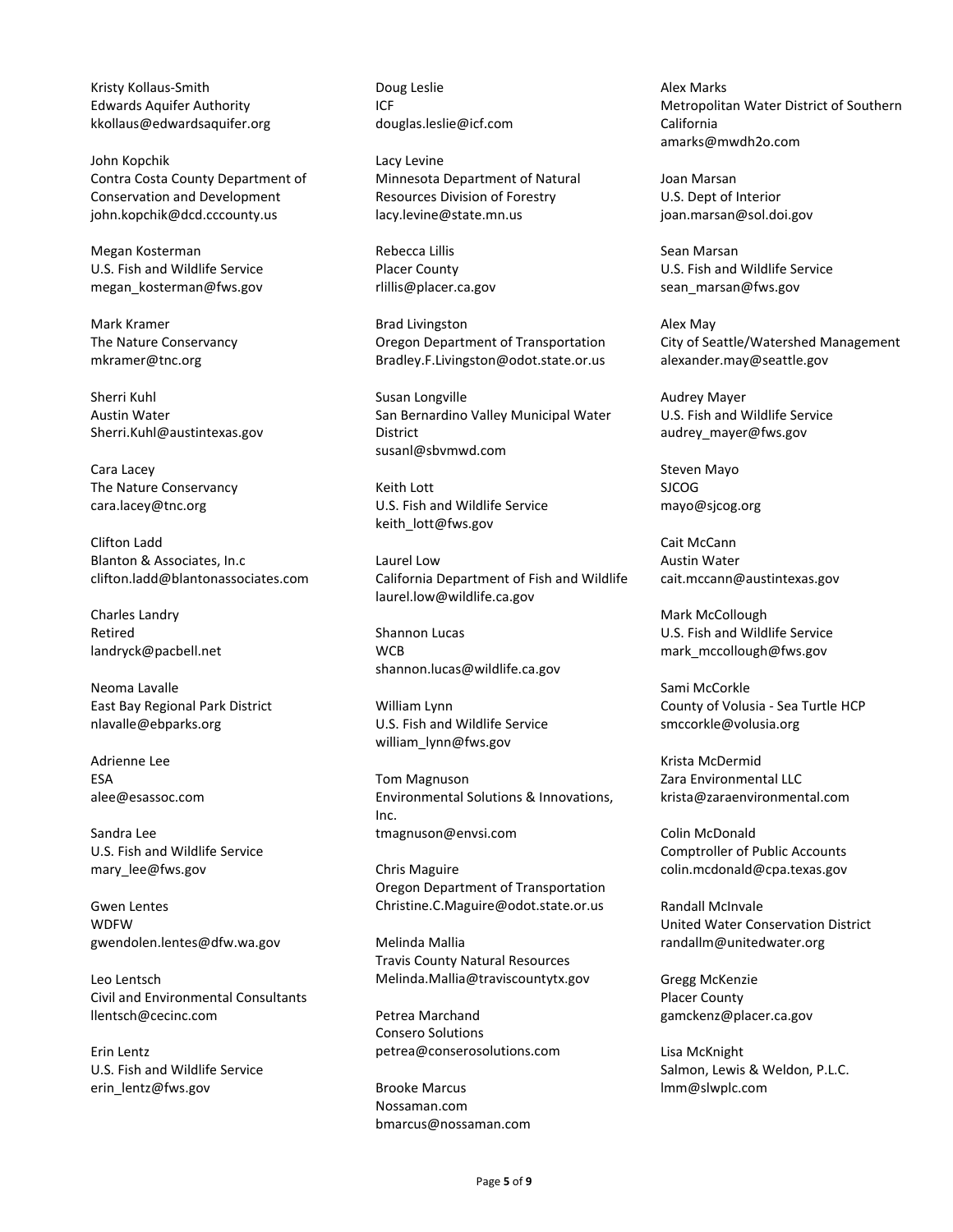Monique Mercado City of San Antonio monique.mercado@sanantonio.gov

Jordan Meyer Missouri Department of Conservation jordan.meyer@mdc.mo.gov

Betsy Miller San Bernardino Valley Water Conservation **District** bmiller@sbvwcd.org

William Miller U.S. Fish and Wildlife Service william\_b\_miller@fws.gov

William Miller U.S. Fish and Wildlife Service william\_b\_miller@fws.gov

Adrienne Mohan Palos Verdes Peninsula Land Conservancy amohan@pvplc.org

David Morgan Travis County Natural Resources David.Morgan@traviscountytx.gov

Deborah Mosley County of San Diego Parks and Recreation deborah.mosley@sdcounty.ca.gov

Carolyn Mostello MA Department of Fish & Wildlife carolyn.mostello@mass.gov

Amanda Murnane U.S. Fish and Wildlife Service amanda\_murnane@fws.gov

Ian Murray Pima County Office of Sustainability and Conservation Ian.Murray@pima.gov

Paige Najvar U.S. Fish and Wildlife Service paige\_najvar@fws.gov

Stephanie Neal County of San Diego Stephanie.Neal@sdcounty.ca.gov

Kelly Niland U.S. Fish and Wildlife Service kelly\_niland@fws.gov

Chad Norris Guadalupe-Blanco River Authority cnorris@gbra.org

Brad Norton ICF brad.norton@icf.com

Madisen Norton U.S. Fish and Wildlife Service madisen\_norton@fws.gov

Madisen Norton U.S. Fish and Wildlife Service madisen\_norton@fws.gov

Kate Novak U.S. Fish and Wildlife Service kate\_novak@fws.gov

Chelsea Oakes County of San Diego chelsea.oakes@sdcounty.ca.gov

Mark Ogonowski U.S. Fish and Wildlife Service mark\_ogonowski@fws.gov

Jennifer Okajima U.S. Fish and Wildlife Service jennifer\_okajima@fws.gov

Chris O'Meilia U.S. Fish and Wildlife Service chris\_omeilia@fws.gov

Tom Ostertag Florida Fish and Wildlife Conservation Commission Tom.Ostertag@myfwc.com

Kristen Outten SWCA, Inc. koutten@swca.com

Jessica Owley University of Miami jowley@law.miami.edu

Kai Palenscar San Bernardino Valley Municipal Water District kaip@sbvmwd.com

Nora Papian U.S. Fish and Wildlife Service nora\_papian@fws.gov

Maureen Parkes East Contra Costa County Habitat Conservancy maureen.parkes@dcd.cccounty.us

Brandon Payne SAWS Brandon.Payne@saws.org

Nathan Pence Guadalupe-Blanco River Authority npence@gbra.org

Karen Perez Blanton and Associates karen.perez@blantonassociates.com

Rebecca Pfaller Florida Fish and Wildlife Conservation Commission rebecca.pfaller@myfwc.com

Josh Phillips East Bay Regional Park District jphillips@ebparks.org

Angela Picco U.S. Fish and Wildlife Service angela\_picco@fws.gov

Kristin Pittack  $\cap$ K kristin.pittack@qkinc.com

Tina Powell BOCC Community Services Tina.Powell@CharlotteCountyFL.gov

Elizabeth Powell Indian River County bpowell@ircgov.com

Jennifer Price County of San Diego Parks and Recreation jennifer.price@sdcounty.ca.gov

Bethany Principe County of San Diego Parks and Recreation bethany.principe@sdcounty.ca.gov

Sharon Pudwill US Dept of the Interior/Office of the Solicitor/Twin Cities Regional Office sharon.pudwill@sol.doi.gov

Linda Purpus United Water Conservation District lindap@unitedwater.org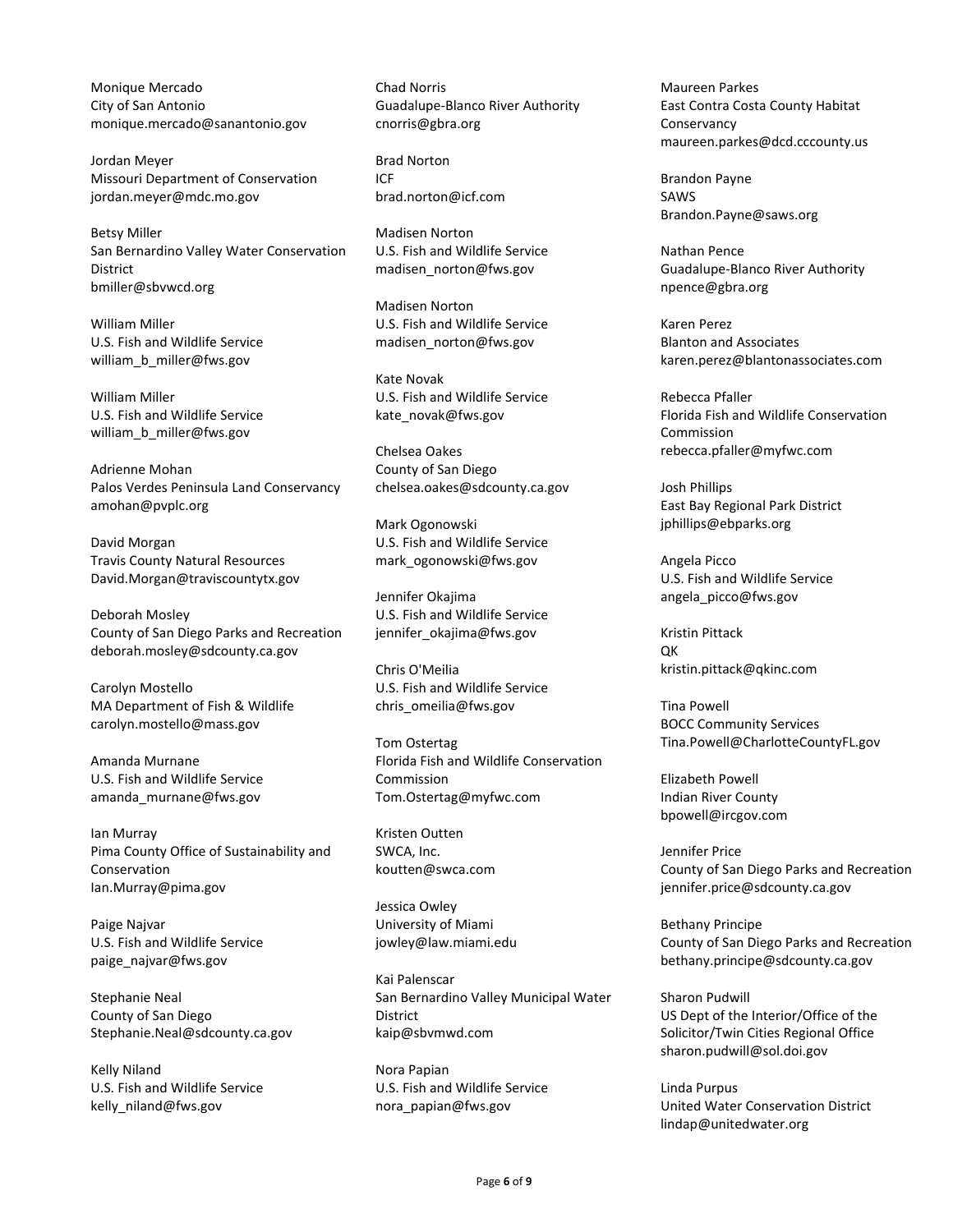Amy Pyle Blanton & Associates Inc amy.pyle@blantonassociates.com

Phillip Quast City of New Braunfels, TX pquast@nbtexas.org

Troy Rahmig ICF troy.rahmig@icf.com

Ian Ralston CA Dept of Fish & Wildlife ian.ralston@wildlife.ca.gov

Dave Ramey Kadesh & Associates dave@kadeshdc.com

Dave Ramey Kadesh & Associates dave@kadeshdc.com

Melissa Ramirez City of San Antonio melissa.ramirez@sanantonio.gov

Zoraida Ramirez Individual zoraidaramirezcancel@gmail.com

Josh Rasmussen U.S. Fish and Wildlife Service josh rasmussen@fws.gov

Dale Ratliff Williams Weese Pepple & Ferguson dratliff@williamsweese.com

Rachel Reed Graniterock rreed@graniterock.com

Amy Reichenbach Seattle Public Utilities amy.reichenbach@seattle.gov

Alicia Reinmund-Martinez B&A alicia.reinmundmartinez@blantonassociates.com

Josh Renner Williamson County Conservation Foundation josh.renner@wilco.org

Ernesto Reyes US Fish and Wildlife Service ernesto\_reyes@fws.gov

Teifion Rice-Evans Economic & Planning Systems, Inc. triceevans@epsys.com

Heather Richards The Conservation Fund hrichards@conservationfund.org

Matt Ricketts Dudek mricketts@dudek.com

Donelle Robinson U.S. Fish and Wildlife Service donelle\_robinson@fws.gov

John Robles U.S. Fish and Wildlife Service john\_robles@fws.gov

Jackie Rockey Civil & Environmental Consultants, Inc. jrockey@cecinc.com

Dara Rodriguez U.S. Fish and Wildlife Service dara\_rodriguez@fws.gov

Cameron Rognan Washington County HCP cameron.rognan@gmail.com

Aaron Roper Grand River Dam Authority aaron.roper@grda.com

Zach Rosen Resource Environmental Solutions zrosen@res.us

Jason Ross U.S. Fish and Wildlife Service jason\_m\_ross@fws.gov

Jeff Runge U.S. Fish and Wildlife Service jeff\_runge@fws.gov

Lasha-lynn Salbosa U.S. Fish and Wildlife Service lasha-lynn\_salbosa@fws.gov Leigh Salomon University of Miami, Law School and Graduate School (Student) leighsalomon@gmail.com

Peter Sanzenbacher U.S. Fish and Wildlife Service peter\_sanzenbacher@fws.gov

Cris Sarabia Palos Verdes Peninsula Land Conservancy csarabia@pvplc.org

Gregory Schumer Genidaqs greggs@fishsciences.net

Debbie Scott Travis County Natural Resources Debra.Scott@traviscountytx.gov

Margaret "Maggie" Sepulveda U.S. Fish and Wildlife Service margaret\_sepulveda@fws.gov

Megan Seymour U.S. Fish and Wildlife Service megan\_seymour@fws.gov

Michelle Shaughnessy U.S. Fish and Wildlife Service michelle\_shaughnessy@fws.gov

Brigid Shea Travis County brigid.shea@traviscountytx.gov

Pamela Shellenberger U.S. Fish and Wildlife Service pamela\_shellenberger@fws.gov

Patrick Shriver SAWS patrick.shriver@saws.org

Dan Silver Endangered Habitats League dsilverla@me.com

David Simmons U.S. Fish and Wildlife Service david\_simmons@fws.gov

Abby Singer Magnolia Land Partners LLC abby@mitigation.org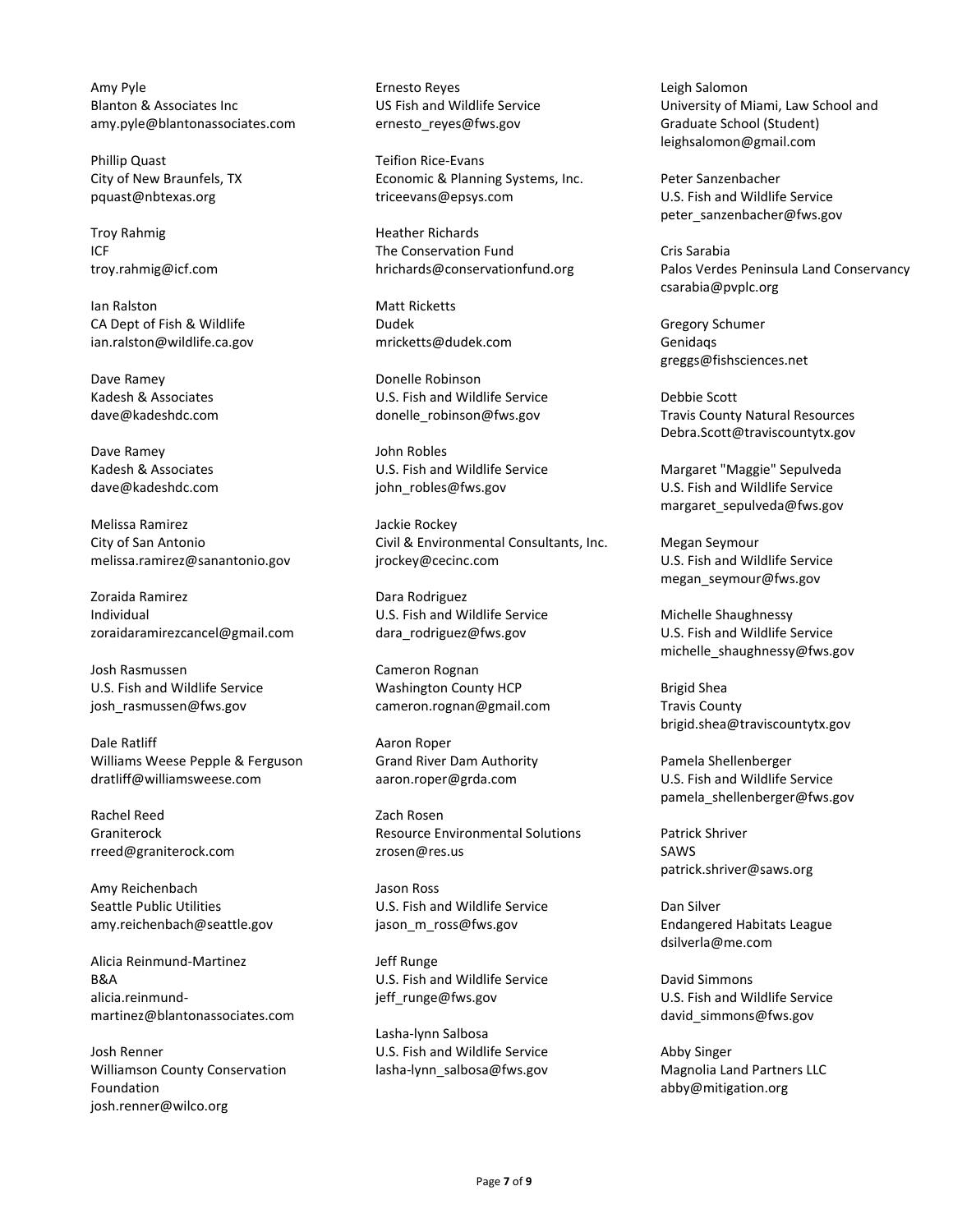Garrett Sisson U.S. Fish and Wildlife Service garrett\_sisson@fws.gov

Lorena Solorzano-Vincent U.S. Fish and Wildlife Service lilian solorzano-vincent@fws.gov

Angela Somma National Marine Fisheries Service angela.somma@noaa.gov

Logan Sparrow City of San Antonio logan.sparrow@sanantonio.gov

Markus Spiegelberg ICF markus.spiegelberg@icf.com

Wynter Skye Standish Great Basin Bird Observatory wsstandish@gmail.com

Sara Steiner San Benito Agricultural Land Trust kj6sas@gmail.com

Sadie Stevens U.S. Fish and Wildlife Service sadie\_stevens@fws.gov

Scott Storment Edwards Aquifer Authority sstorment@edwardsaquifer.org

Celeste Stout DOC/NOAA/NMFS celeste.stout@noaa.gov

David Stroppel ODFW david.j.stroppel@odfw.oregon.gov

Barbara Sugarman Utah Division of Wildlife Resources bsugarman@utah.gov

Edmund Sullivan Santa Clara Valley Habitat Agency edmund.sullivan@scv-habitatagency.org

Amanda Swaller U.S. Fish and Wildlife Service amanda\_swaller@fws.gov

Erin Swanson Barton Springs/Edwards Aquifer Conservation District eswanson@bseacd.org

Leilani Takano U.S. Fish & Wildlife Service, Ventura Field **Office** leilani\_takano@fws.gov

Drew Tatum Innovative Federal Strategies/SBVMWD dtatum@Innofed.com

Jim Thiede U.S. Fish and Wildlife Service james\_thiede@fws.gov

Jim Thiede U.S. Fish and Wildlife Service james\_thiede@fws.gov

Kristina Tolman Edwards Aquifer Authority ktolman@edwardsaquifer.org

Aimee Toole American Electric Power artoole@aep.com

Jaya Torres Austin Water Jaya.Torres@austintexas.gov

Marty Tuegel U.S. Fish and Wildlife Service marty\_tuegel@fws.gov

Karen Tyrell Western EcoSystems Technology ktyrell@west-inc.com

Patricia Valcarcel WRA, Inc. valcarcel@wra-ca.com

John Van Hassel American Electric Power jhvanhassel@aep.com

Stephen Van Kampen-Lewis SWCA svankampenlewis@swca.com

Terry VanDeWalle Stantec Consulting Services Inc. terry.vandewalle@stantec.com Julia Varnergardner San Diego Gas & Electric jvarnergardner@sdge.com

Megan Verner-Crist City of Livermore mvernercrist@gmail.com

Autumn Viglione County of San Diego Autumn.Viglione@sdcounty.ca.gov

Miriam Villacian Thurston County miriam.villacian@co.thurston.wa.us

Susi von Oettingen U.S. Fish and Wildlife Service susi\_vonoettingen@fws.gov

Wayne Walker Commonground Capital LLC wayne@commongroundcapital.com

Kirsten Wallace San Bernardino Valley Municipal Water District kirstenwallace2028@gmail.com

Sheena Waters U.S. Fish and Wildlife Service sheena\_waters@fws.gov

Ben Watson Madrone Ecological Consulting bwatson@madroneeco.com

Amanda Webb Pima County Office of Sustainability and Conservation Amanda.Webb@pima.gov

Fritz Wettstein Florida Department of Environmental Protection fritz.wettstein@floridadep.gov

Kendalyn White County of San Diego Kendalyn.White@sdcounty.ca.gov

Rollie White U.S. Fish and Wildlife Service rollie\_white@fws.gov

Christina Williams U.S. Fish and Wildlife Service christina\_williams@fws.gov